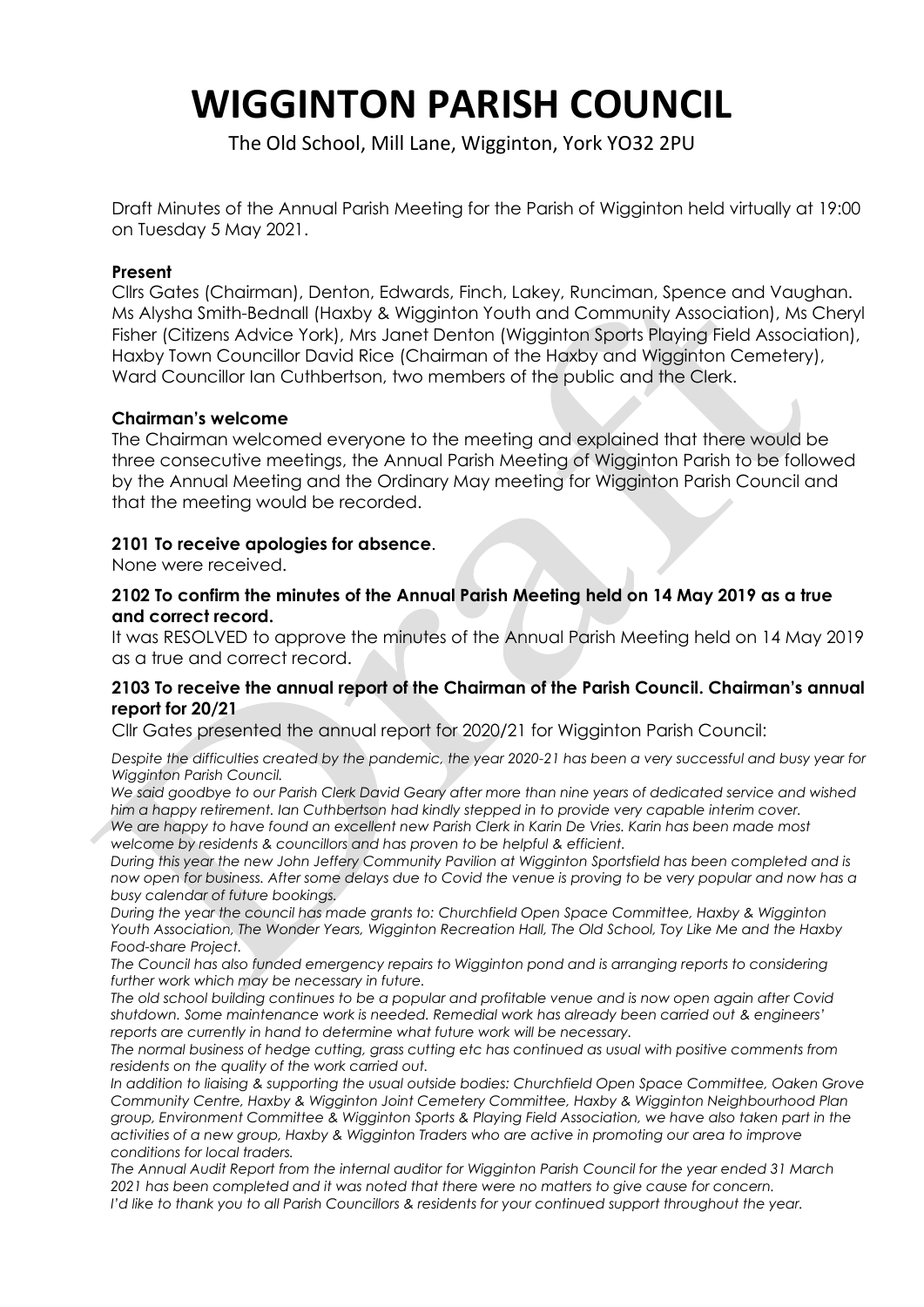## **2104 To receive to the annual reports from the Parish Council's representatives Wigginton Parish Council representatives to outside bodies and from other organisations within Wigginton Parish to include:-**

## a) **Churchfield Open Space Management Committee.**

Cllr Richard Denton presented the Churchfield Open Space Management Committee report for 2020/21:

*The Covid 19 pandemic affected Churchfield as it has done for everyone in our country. We were unable to hold our bi monthly meetings and so it was decided that regular updates would be sent to committee members as some are not computer savvy. We have not held our AGM for 2020 or 2021, we will reschedule when indoor face to face meetings are again safe to undertake. During the first lockdown the play areas were closed completely in line with government regulations until opening was possible again. We followed all subsequent official instructions.*

*The children's play areas are well used and with the aid of grants received, a new play panel was installed along with 2 new cradle swing seats. The Wetpour beneath the older childrens swings was replaced. The kickabout pitch is extremely popular being an all-weather surface and it is used virtually every day. Some vandalism had taken place and an insurance claim was made for repair work. This took place alongside some "under guarantee" repairs to the pitch. Maintenance brushing, sanding and white lining has been undertaken by volunteers.*

*The well-equipped outdoor gym had a new step-up bench installed and the gym continues to attract users of all ages and abilities.*

*In Willow Garth several new nesting boxes were put up, these were donated by members of our community. Bird feeders are refilled on a regular basis. A wonderful display of spring bulbs was enjoyed by users and we look forward to seeing the wild flowers sown in previous years.*

*The enclosed dog walk field had a `doggy bag dispenser fitted, the funds for this were provided by a regular user of this popular facility. Volunteer's regularly fill in holes on the field left by our canine friends. Throughout this time the ROSPA annual and 3 monthly operational inspections have been done. Maintenance and minor repairs have been carried out by volunteers.*

*Thanks to a grant from Betty's Trees for Life we were able to plant 3 new native Rowan Trees in the Dog and Play Fields and supplement the hedging throughout the Churchfield site with 100 native, bird and insect friendly RSPB approved species.*

*Generally Anti - Social Behaviour has been minimal, the police are kept informed of any incidents. Daily litter picking is done by volunteers and the area is kept as clean and tidy as possible.*

*2020 saw Churchfield site receive a Green Flag Community Award again. Inspector's comments: - A joy to visit. This is a lovely community space – which is definably well used by local residents. An application has been made for assessment again this year.*

*COSC are very grateful to Wigginton Parish Council for our grant, this will be used this year to install new wetpour safety surfaces in the children`s play area. We also appreciate the grass cutting, hedge and tree maintenance and insurance undertaken by the Parish Council.* 

*Fund Raising has continued with sales of produce and plants, charity collection box at the Village Stores and through grant applications. Our contingency fund continues to be built towards inevitable capital expenditure i.e. major repairs, replacement equipment etc.*

*Our audited annual accounts have already been sent to Wigginton Parish Council and distributed.*

#### b) **Haxby and Wigginton Youth & Community Association**.

Alysha Smith-Bednall, the youth manager at Haxby and Wigginton Youth & Community Association (HWY&CA), spoke about the activities of the Association for 2020/21. Alysha explained that she'd been in post for a little over two years and welcomed the opportunity to meet Councillors. HWY&CA and the youth provision was hit hard by the pandemic, it had to close although it could briefly reopen between lockdowns. The Association had welcomed the library to the Oaken Grove building. HWY&CA had managed to win a postcode neighbourhood trust grant of £17,680 to allow the organisation to continue to operate and rebuild. With regard to the youth provision, that immediately went online. Staff worked hard to engage with young people online. They did a zoom youth group, Instagram engagement and also some online crafting groups. These activities were very successful. The youth provision is now back in person and HWY&CA are starting to see more young people coming back to face-to-face meetings. Cllr Lakey arrived during this presentation.

c) **The Old School Management Committee.** Cllr Peter Vaughan presented a report prepared between Cllr Vaughan and the Old School Administrator David Geary: *The year 2020-2021 has been a very difficult year due entirely to the Covid 19 Government lockdowns and*  restrictions arising from them. We are however, in a very strong financial position due to prudent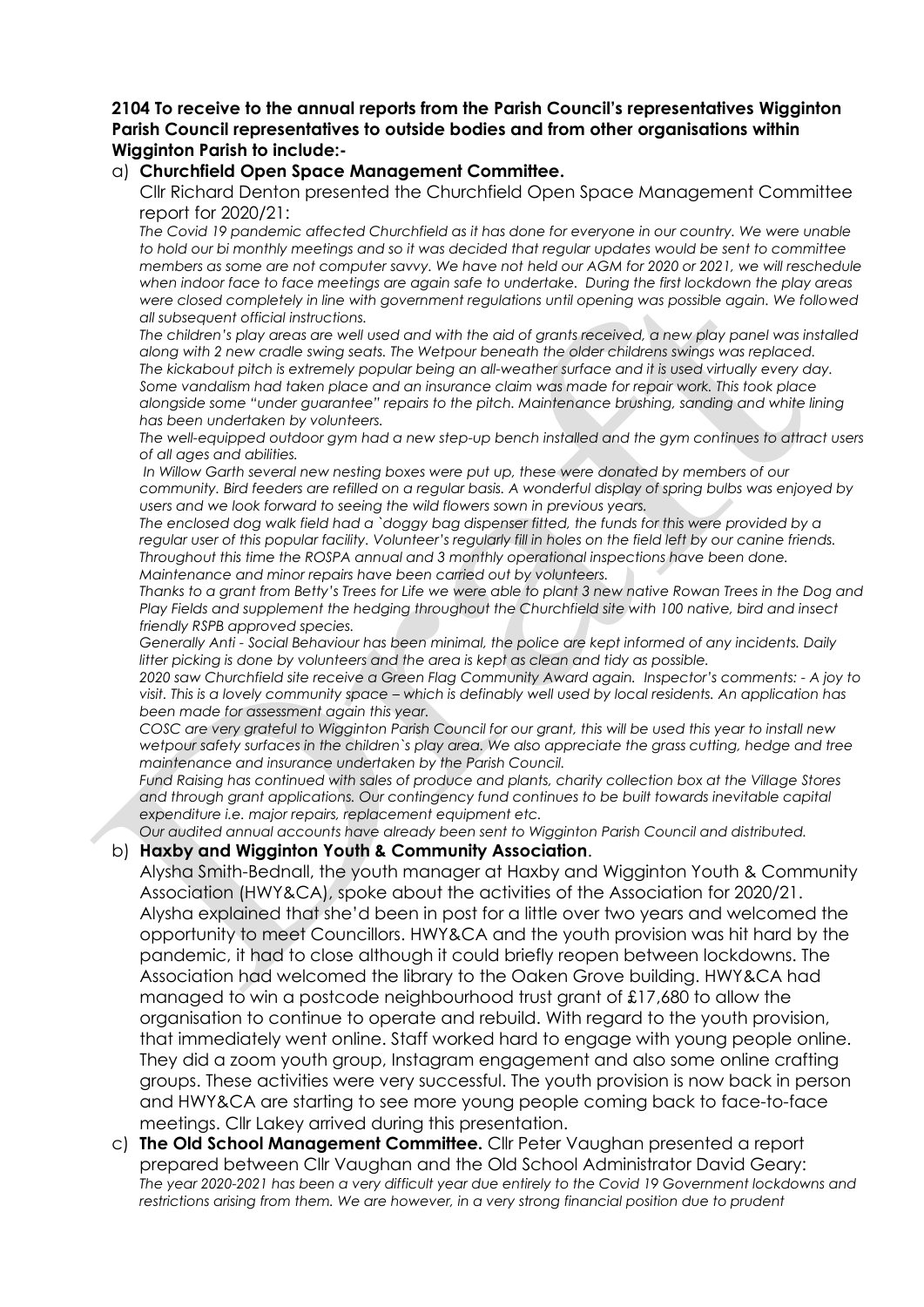*management in the previous 10 years and by way of Business Relief Grants received from the Government via City of York Council during the past 12 months.*

*Our hire receipt's last year were extremely low but our total income was high due to the grants received. Our accounts for 2020-2021 have been prepared and are currently with our auditor.*

*Throughout the year we carried out regular weekly cleaning to maintain the high standard of hygiene necessary for such a facility. We have also installed hand sanitisers which will be continued now that the lockdowns are easing.*

*During the year we improved our internal storage arrangements and carried out routine maintenance and landlord's statutory checks for emergency equipment and gas. A major incident occurred externally with a burst undetected water main. Once detected it resulted in excavation and removal of lead pipework from the footpath into the kitchen.*

*We continue to invest in the Skipton Building Society and further funds will be transferred to this account this year.*

*We are now seeing a return of our wonderful customer base and by June 21st we hope to be almost back to normal. We will however be monitoring health and hygiene issues to help ensure our users remain safe and well.*

*Increased hiring of the building brings with it increased costs for energy, cleaning and maintenance. We have therefore continued the use of a professional cleaning contractor twice per week.*

*We are therefore looking forward to fully reopening and another successful year.*

#### **d) Wigginton Sports & Playing Field Association.**

Mrs Janet Denton presented the report for the Wigginton Sports and Playing Field Association for 20/21:

*No meeting was held in March 2020 due to the lockdown restrictions. Thereafter and to date our members swiftly adapted to monthly virtual video meetings. The only constant during this time was the grass and hedge cutting and we wish to thank Wigginton Parish Council for their continued support in organising and funding this. The May 2020 AGM was deferred – Our Treasurer Michael Haseltine wished to step down and a new Honorary Treasurer Kyle Ward was appointed. All other officers remained in post. The May 2021 AGM will be held virtually and notice of this has been posted.*

*2 new Trustees, Jonathan Leaf and Graham Elphee were appointed in November 2020. Jonathan Leaf accepted the role of Vice Chair. We sadly lost one of our Trustees Bill Tomlinson in September 2020. All affiliation fees were postponed for 2020 but all clubs and the association were in receipt of Business Grants or Sports England grants. These have been used to maintain and, in many cases, upgrade the individual facilities. All clubs and the Pavilion have been subject to severe government and governing body restrictions and have been fully compliant with the regulations during the different stages of the pandemic. Re-opening of facilities has started and the Association looks forward to a return to normal activity over the next few months.*

*The Community Pavilion building was completed and hand over took place in February 2020 ready for fixtures*  and fittings. The building was named the John Jeffrey Community Pavilion in recognition of the years of *dedicated service that John gave to the WSPFA, Grasshoppers and the larger community. The steering group*  for the pavilion disbanded and the running of the pavilion undertaken by the newly formed Wigginton *Community Pavilion Trust Chaired by Paul Hurst. Bookings for this new wonderful facility remain very healthy. No*  formal opening of the facility to the general public has been possible and this will be discussed by the Pavilion *Trust.*

*Upgrades and repairs have been made to the main driveway, front car park, roadway between the Squash Club and Football Field and a contribution paid for work undertaken on the Pavilion/Grasshopper car park. The old Triathlete Building is now in need of repair or demolition and the way forward is being fully discussed in meetings.*

*It was proposed that a Joint Clubs Open Day be held in July 2020 for the residents of Haxby and Wigginton. Like so many other events this was postponed and will be reconsidered for this year.* 

*On behalf of the Association the Bowls Club flew the Union Flag at half mast in honour of the passing of His Royal Highness The Prince Philip, Duke of Edinburgh.*

#### e) **Haxby & Wigginton Cemetery Committee**.

Cllr David Rice, the Chairman of the Haxby and Wigginton Cemetery Committee, presented the annual report for the Joint Cemetery Committee for 2020/21: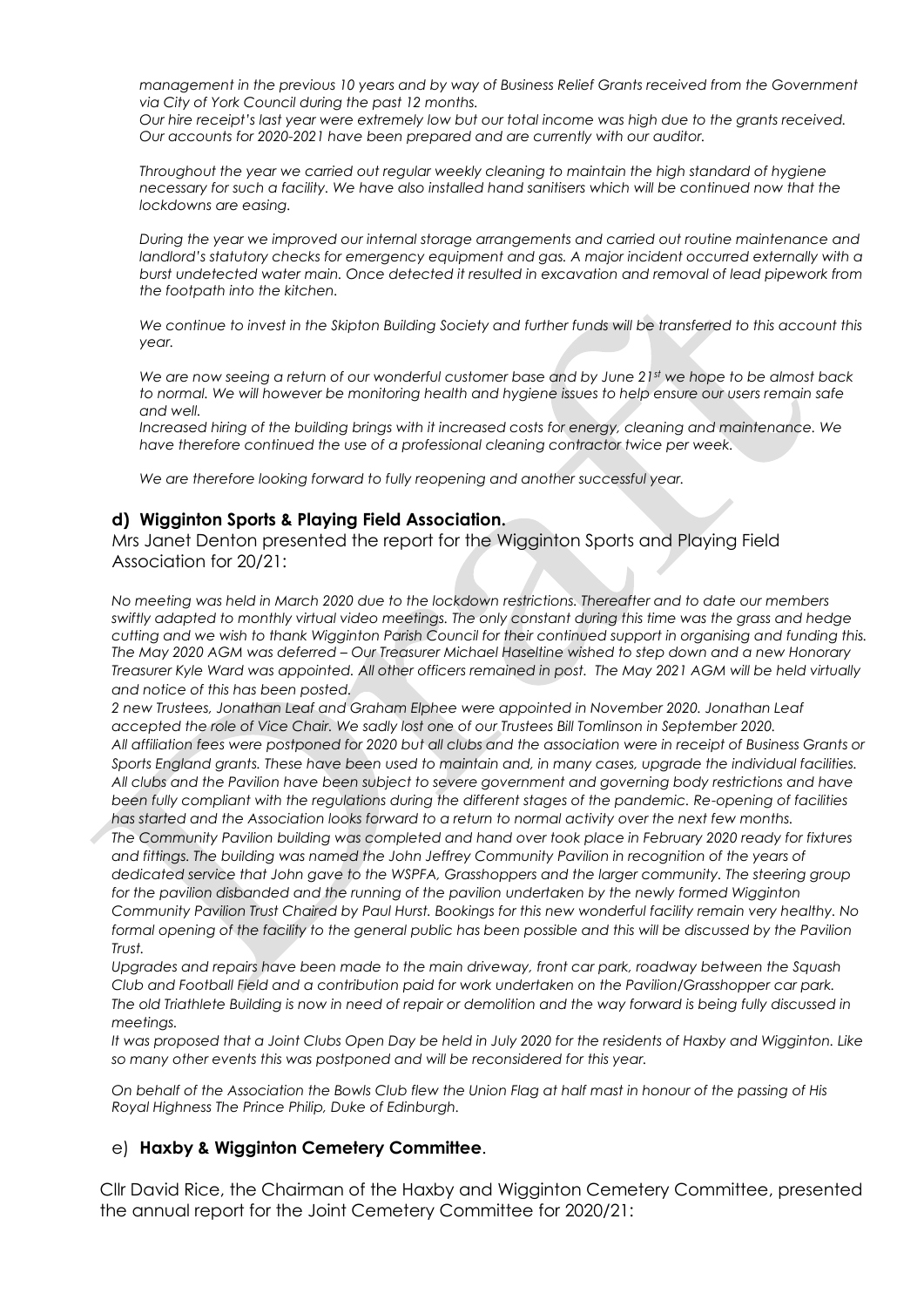*The Cemetery Committee is made up of four councillors, each from Haxby Town Council and Wigginton Parish Council and meet every other month. In the Summer months we meet at the Cemetery prior to the meeting to conduct topple testing on the headstones to ensure they are secure and inspect the general condition of the grounds.*

*The Clerk to Haxby Town Council, Mark Scott, is the Responsible Financial Officer to the Cemetery Committee and Jenny Bell acts as Deputy, both of whom can be contacted at the Office in the Memorial Hall.*

*Business in the Cemetery included 40 Exclusive Rights of Burial Certificates compared with 23 last year and 52 Interments compared with 38 last year. Reserved Graves saw an increase from 9 to 17.* 

*Business resulted in an increase in the budgeted income of £30,840.00 to an actual of £39,951.00.* 

*The expenditure was budgeted at £16,207.94 with an actual of £23,431.66. The increased expenditure be due to Cllr Rice providing a lot of support over 2019/20 but less so in 2020/21 due to Covid.*

*The buy back scheme that was introduced to purchase back graves no longer required for any reason last year resulted in 0 buy backs.* 

*The original purchase price less £25.00 for administration is paid and frees up spaces in the cemetery that would otherwise be not used.* 

*Plot 32 is the current plot for full burials and the plot 30 is the current plot for cremated remains.* 

*Charges from the 1st April 2021 have not been increased since 2020.*

*All burial graves are single depth due to the nature of the sandy soil, cremated remains graves are double depth. Full details of the Cemetery Committees can be found on the web site for Haxby Town Council at www.haxbytowncouncil.gov.uk*

# f) **Poor and Towns Land Charity**.

Cllr Peter Vaughan, the Chairman of the Poor and Towns Land Charity, presented the Annual Report for 2020-2021:

*This has been another quite year and regrettably no grant requests were received from the community or via the Primary School. We were however able to make a grant to a Laptop appeal that was organised locally for the benefit of the Haxby and Wigginton Primary School children.*

*Income to the fund has risen due to a small increase in the Wigginton Sports and Playing Field annual payment*  and from the Parish Council of a sum now equal to the rent they receive from the allotments. We are hopeful *therefore that 2021-2022 will result in the fund being able to meet grant requests from the community. The trustees will hope to communicate the fund to our churches, schools and other organisations who will be aware of community needs and hardships.*

#### **g. Citizen Advice Bureau.**

Cheryl Fisher, the Outreach Adviser of Citizen Advice York, presented a few main points regarding the outreach at the Old School for 2020/21:

*The past twelve months of lockdowns and restrictions have affected every element of our lives and society, as a whole, will continue to feel the effects for some considerable time to come. Whatever age or sex, no person has*  been untouched. As an organisation people turn to in times of trouble or need, Citizens Advice has had to rise to *this challenge both on a local and national level to advise people in situations never experienced before. It has been a year of constantly changing rules affecting, amongst other things, personal liberty, benefits, housing and employment. In turn, we have had to frequently amend our systems, keep up to date with ever changing policies and legislation whilst adapting our normal operating practices to working from home and finding new ways of delivering advice. I think the only beneficiaries of all this have been our pets who have enjoyed having us at home more!*

*With the first lockdown we had to quickly establish new ways for clients to access our services as our usual face to*  face delivery was no longer possible. We have offered telephone advice for several years now but to this we *added webchat and email services. As well as detailing this on our website we did many leaflet drops throughout York to hopefully capture those who do not use the internet so they knew they could still get hold of us by phone. We have both national and local contact telephone, email and webchat lines and clients have been busy using both. In addition, we have worked closely with the council and other emergency support services such as food banks to ensure help got to those in need as soon and as easily as possible.*

*A total of 154 residents from Wigginton and Haxby parishes that provided their postcodes have contacted Citizens Advice (some several times) from April 2020 to March 2021. These were dealt with both by our local York office and national telephone/webchat and email lines. 577 issues were advised upon and £88,251.00 of unclaimed benefits identified. Our York office alone dealt with debt issues amounting to £39,752.00. There will be some others who did not complete the full address sections on our webchat and email lines and therefore are*  not included. Although we could not offer the benefits of face to face advice, we could offer a rapid response, *often getting back to the client to advise them within 24hrs of their initial contact. To those who found themselves plunged into situations of reduced incomes, job insecurity and, in many cases, having to apply for benefits for the*